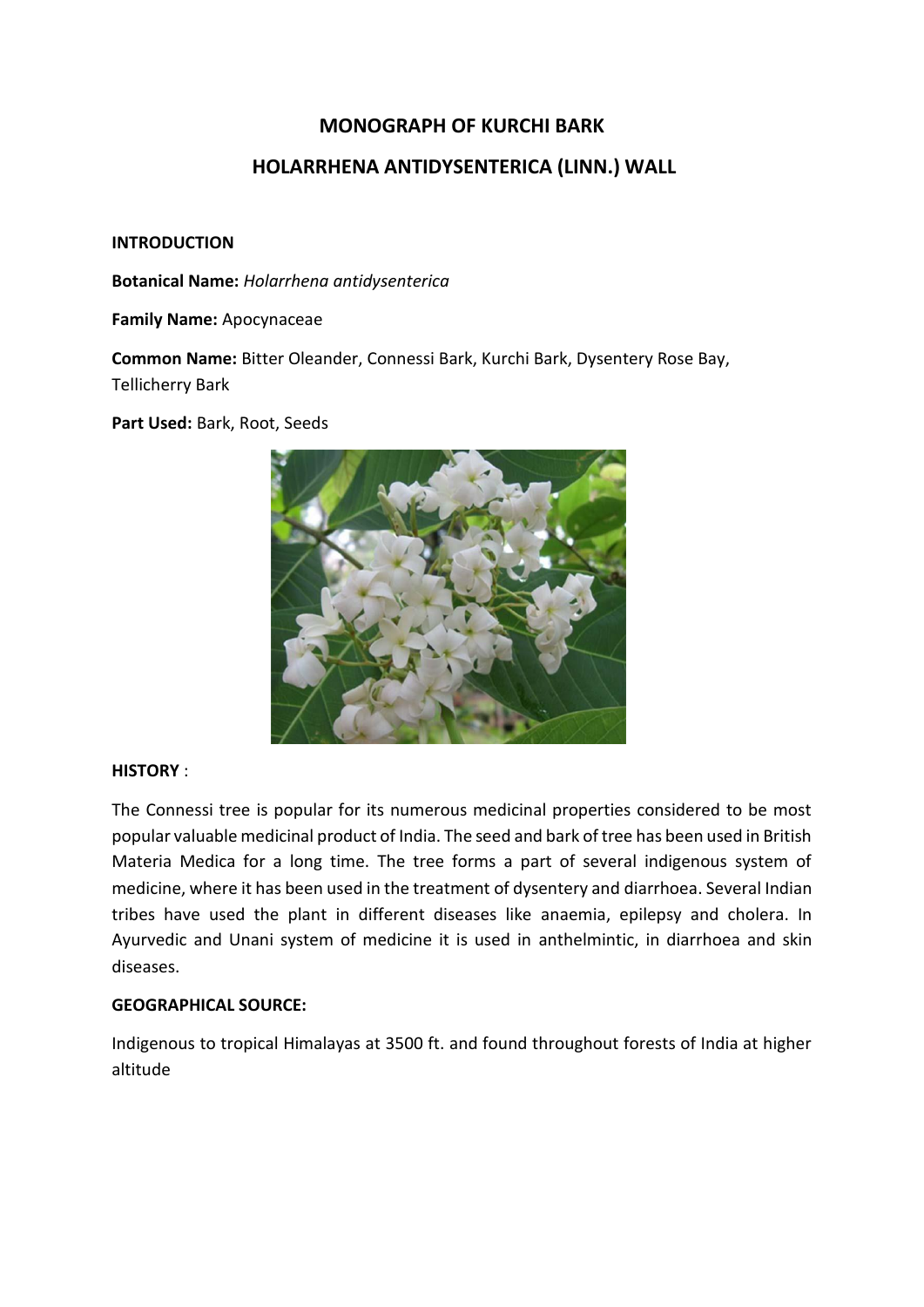### **COLLECTION:**

The plant is a small tree and besides the bark, seeds known as Indrajav, are also used in medicine. Bark is collected from 8 to 12 years old trees by making suitable transverse and longitudinal incisions. It is found that from July to September, the bark contains maximum percentage of alkaloids and should preferably be collected during the above period.

#### **DESCRIPTION :**

### **MORPHOLOGY :**

- Size and shape: Small re-curved pieces of varying sizes and thickness.
- Outer surface : Buff to brownish, rough, wood sometimes attached to inner bark.
- Fracture: Short and granular.
- Taste: Bitter.



# **MICROSCOPY :**

#### **Periderm:**

- Cork : They are 5-9 layers, thin walled rectangular cells, some with yellowish matter.
- Phellogen : Two layers of colourless rectangular cells.
- Phelloderm : They are 5-10 layers, thin walled somewhat rectangular cells, at times arranged in radial rows. The parenchymatous cells contain rhomboidal crystals and a few starch grains.

#### **Cortex:**

- They are wide, interspersed with groups of lignified, pitted, stone cells of large lumen and of various shapes (rectangular to elongate) and sizes.
- The cortical parenchyma surrounding the stone cells and as well the stone cells themselves contain rhomboidal crystals.
- Starch grains are present in cortical parenchyma.
- One or two groups of non-lignified pericyclic fibres are seen in the cortex.

#### **Secondary phloem:**

• It consists of phloem parenchyma, medullary rays and groups of stone cells arranged in tangential rows separated by medullary rays.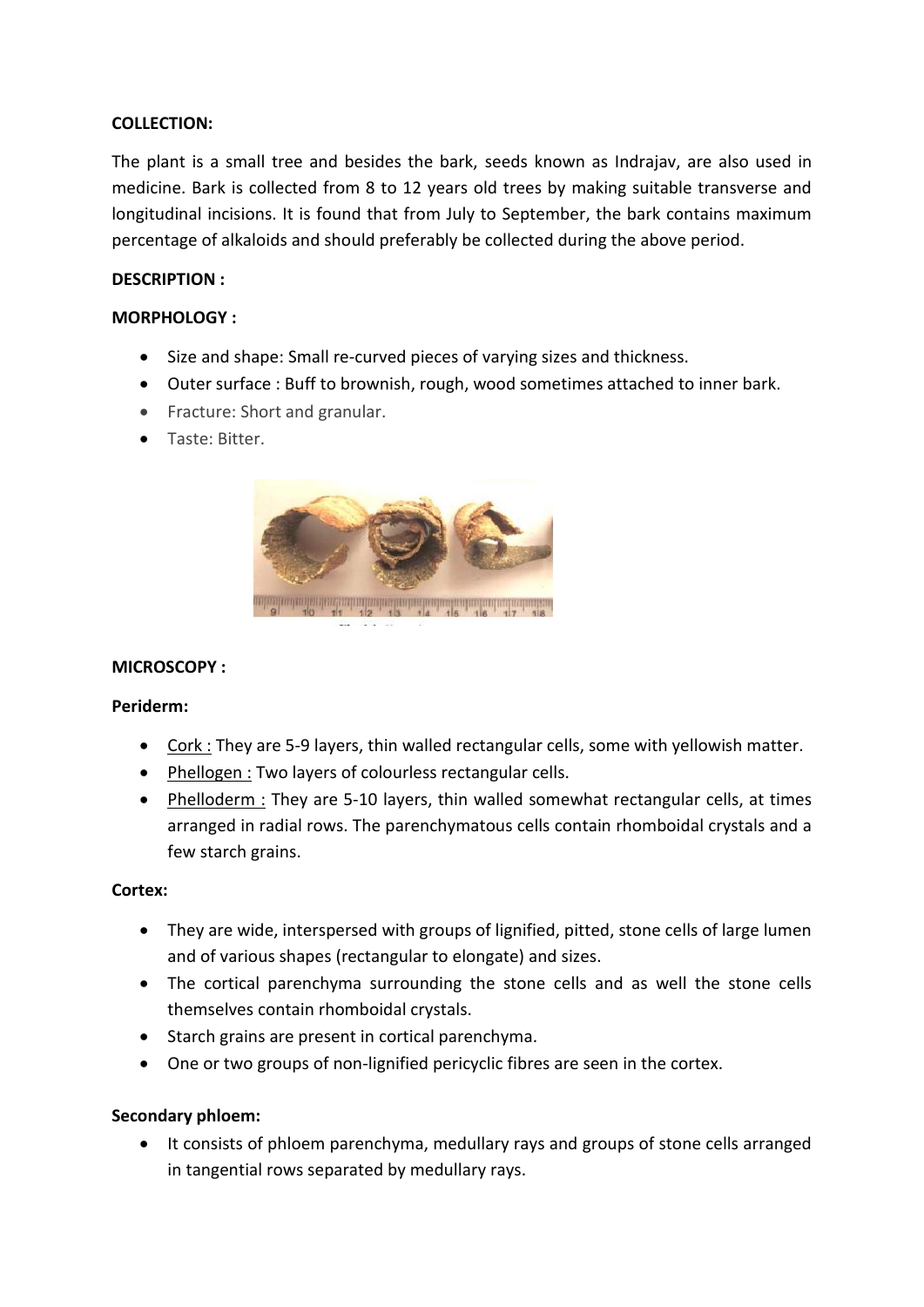• The stone cells in the secondary phloem are encircled by a sheath of parenchyma containing rhomboidal crystals of calcium oxalate.

### **Medullary rays:**

- They are 1-3 seriate, wide towards the outside and consist of thin walled radially elongated parenchymatous cells.
- Phloem parenchyma and medullary ray cells contain starch grains. Phloem fibres are absent.



 **T.S of Kurchi Bark**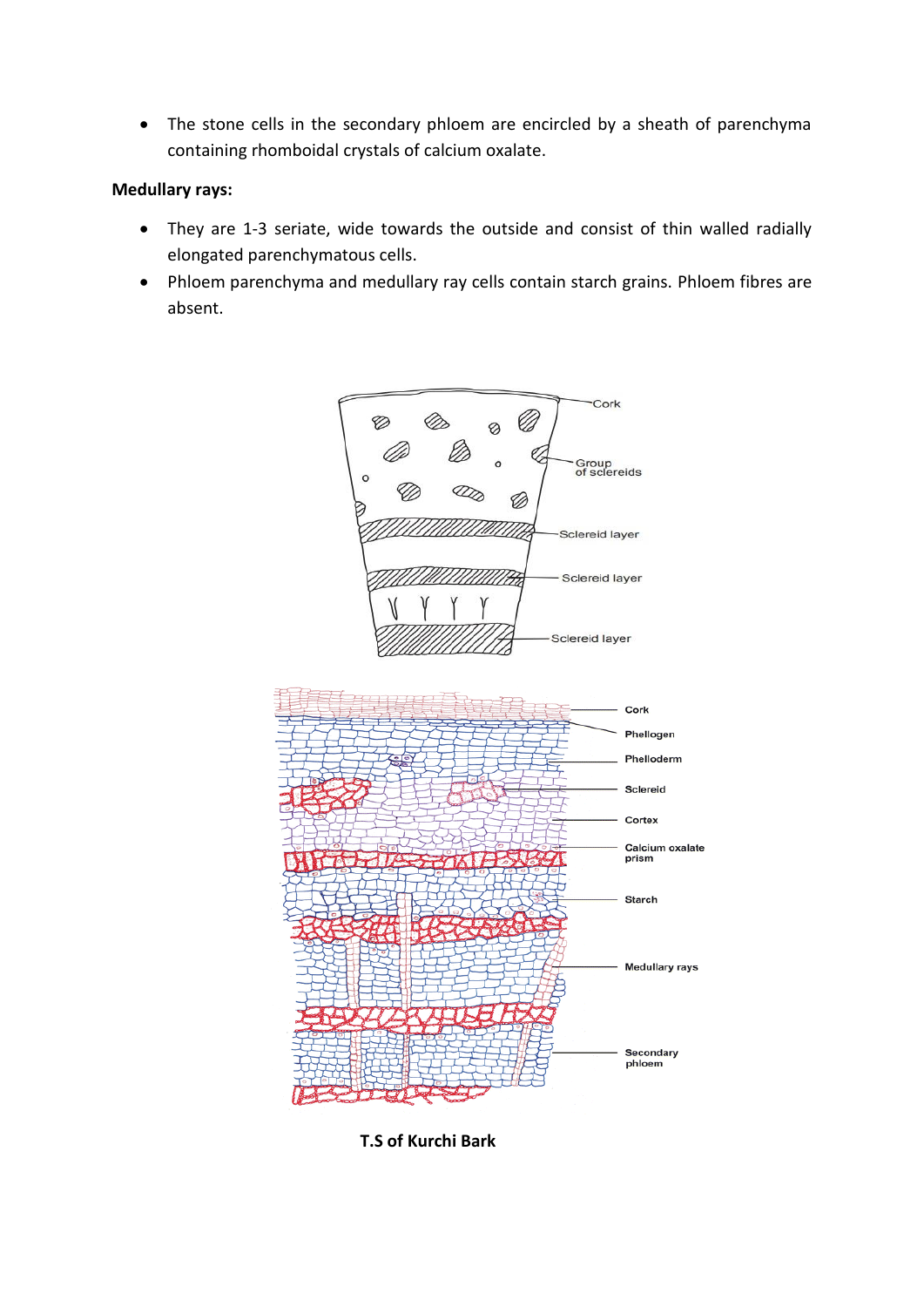#### **POWDER ANALYSIS :**

- **Stone cells :** In-group, rectangular to elongated, walls striated and have pitted thickening and contain prisms in them.
- **Cork cells :** Thin walled, some colourless and other brown.
- **Calcium oxalate crystal:** Present in the form of scattered all over in the powder.
- **•** Starch grains : Few and simple.
- **Wood elements :** These should not appear in the powder rule but some wood elements may be seen
- **Medullary rays :** Phloem parenchyma traverse the medullary rays at right angles through such pieces are not seen many number.

### **CHEMICAL COMPOSITION :**

- Around 30 alkaloids have been isolated from the plant, mostly from the bark. The total alkaloidal constituents of Kurchi bark vary from 1.1% to 4.72%. The main steroidal alkaloid is conessine (20–30%). The other alkaloids include conessine, kurchine, kurchicine, holarrhimine, conarrhimine, conaine, conessimine, isoconessimine , kurchessine, conessine and isoconessimine
- The bark contains the alkaloids, regholarrhenineA, -B, -C, -D, -E and –F
- The bark contains digitenol glycoside holadysone.
- A new steroidal alkaloid, named antidysentericine, has been isolated from the seeds of *Holarrhena antidysenterica* and characterized as 3 beta-dimethylaminocon-5- enin-18-ones
- In addition to alkaloids the bark also contains gum, resin, tannin and lupeol